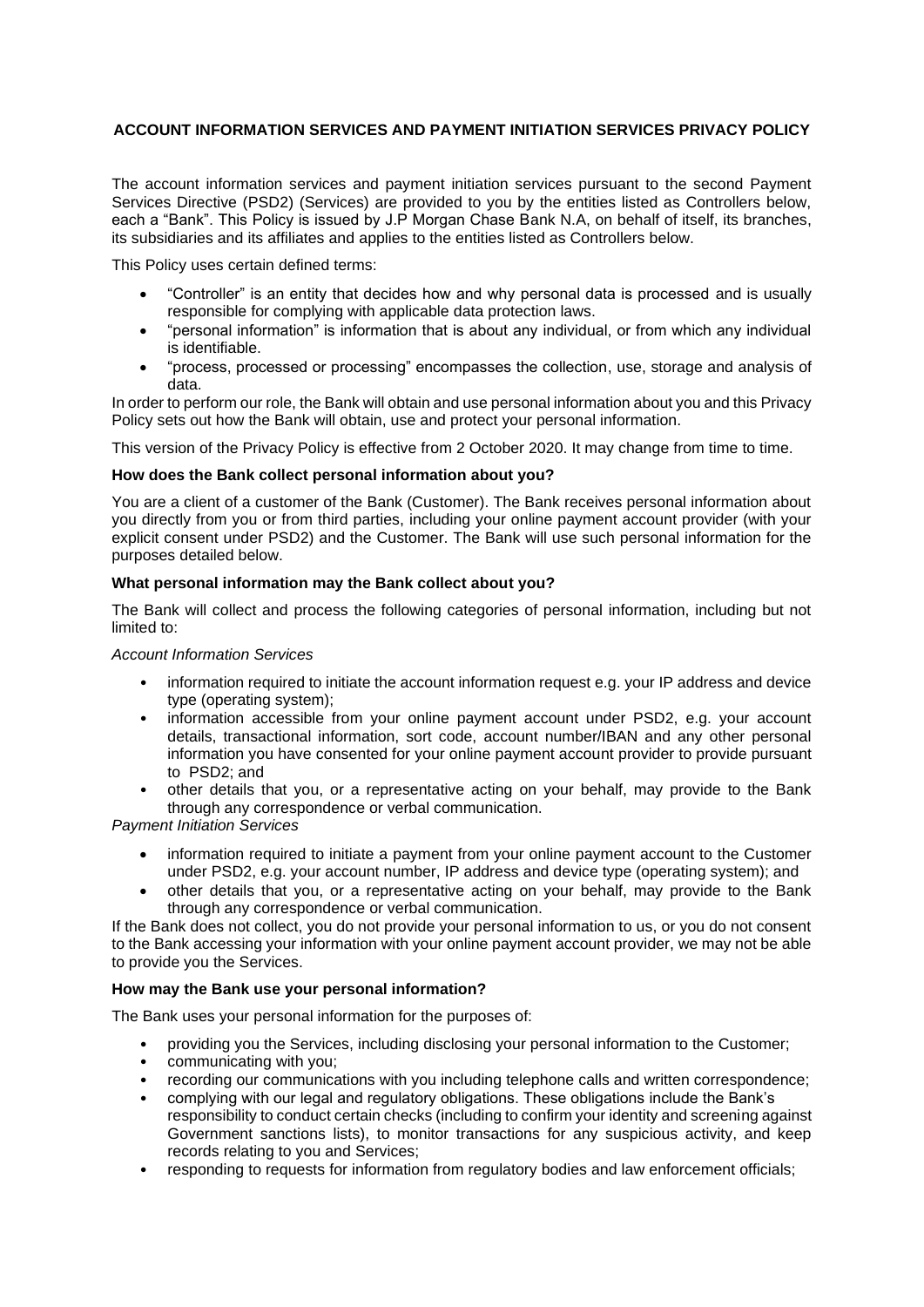- performing our internal business functions including managing, auditing and updating our records; and
- understanding your use of the Services, your actions and behaviours to improve and develop the Services offered to you and performing data analysis to support the purposes and activities above.

### **On what basis does the Bank use your personal information?**

The Bank uses your personal information:

- in order for it to perform its contractual obligations with you (set out in the Account Information Services and Payment Initiation Services terms and conditions);
- to comply with its legal and regulatory obligations; and
- to meet its legitimate interests including performing business functions such as managing, auditing and updating our records, preventing fraud or helping others prevent fraud, data analysis to support the purposes and activities described above, communicating and cooperating with others that play a role in providing the Services or conducting legal proceedings.

### **How does the Bank keep your information safe?**

The Bank takes a number of steps to protect the privacy and security of your information, for example we maintain physical, electronic, technical and procedural safeguards.

#### **How long will the Bank keep your personal information?**

The Bank will only keep your personal information for as long as it is necessary to comply with applicable laws. In most cases this will be 11 years from the date the Services are provided to you.

After this period, the Bank will:

- erase your personal information; or
- archive your personal data so that it is beyond use.

### **Who may the Bank share your information with?**

The Bank may share your personal information with:

- The Customer:
- third party service providers that help the Bank provide/administer the Services
- other members of the Bank's group of companies that may assist the Bank in providing your Services;
- law enforcement agencies and fraud prevention agencies where the Bank is required to do so by law; and
- regulatory authorities.

The Bank will not sell your information to anyone.

If there is a transfer of the Bank's business related to your Services from the Bank to another bank, the Bank may also share your personal information with that bank or to any advisors or insurers involved in the negotiation of that transfer.

If we engage a third party service provider to process your personal information, the service provider will be subject to binding contractual obligations to: (i) only process the personal information in accordance with our prior written instructions; and (ii) use measures to protect the confidentiality and security of the personal information; together with any additional requirements under applicable law.

#### **International transfers of personal information**

In order for the Bank to provide you the Services, the Bank may process some data, including personal information outside of the jurisdiction in which you are located. This is because some banking functions are located in other countries that may have different laws and data protection compliance requirements, including data protection laws of a lower standard to those that apply in the country in which you are located.

Where we transfer your personal information to other countries, we do so on the basis of:

- adequacy decisions:
- our Binding Corporate Rules;
- suitable Standard Contractual Clauses; or
- other valid transfer mechanisms.